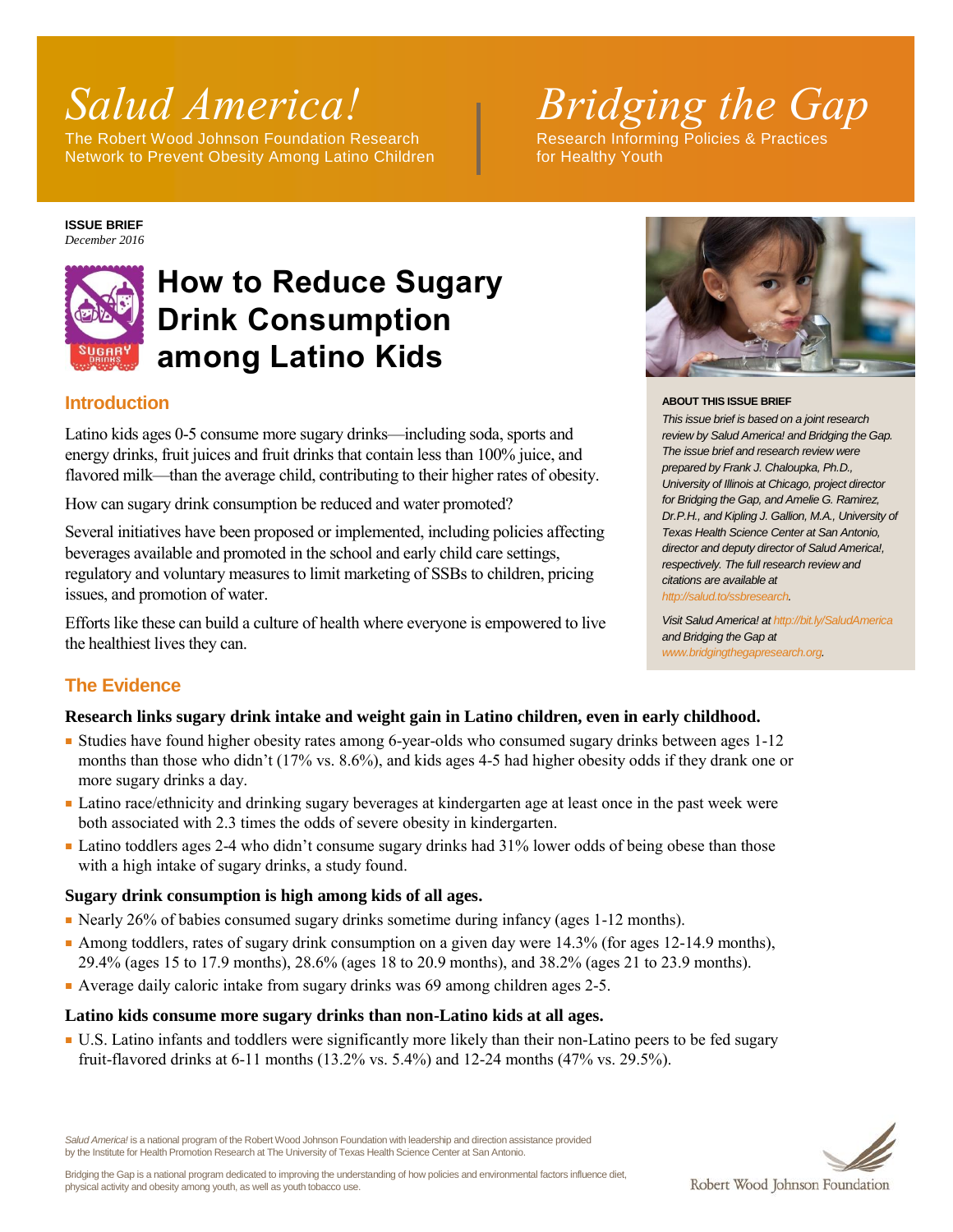- About 74% of Latinos have consumed sugary drinks by age 2, compared with 45% of non-Latino whites.
- Several studies have reported higher consumption of sugary drinks by Latinos ages 2-5, 6-11, and 12-19.
- Latino kids increased their consumption of sugary drinks between 1988 and 2004.

#### **Latinos are highly exposed to marketing by beverage companies.**

- Marketing initiatives often use soccer athletes, Latino music celebrities, and other culturally nuanced aspects that appeal to young Latinos, who have increasing buying power.
- Latino students watch more TV each evening (2.4 hours per night) and drink more soft drinks (1.6 per day) than white (1.3 hours and 1.1 drinks) or Asian (1.3 hours and 0.7 drinks) students.
- Ads for sugary beverages were more commonly found on Spanish-language than English-language TV, and ad spending on sugary drinks on Spanish-language TV rose 44% from 2010 to 2013, a study found.
- Latino kids are 93% more likely to visit the 20 top beverage company websites than kids overall.

#### **Very few early childcare facilities report serving sugary drinks to children ages 0-5, but increased regulation can reduce serving of sugary drinks and increase promotion of water.**

- Most early childcare centers are sugary-drink-free, although no studies indicate that all centers achieve this status. For example, a national survey of 1,810 Head Start program directors found that 99% reported never serving sugary drinks, and 95% reported never serving juice drinks with less than 100% juice.
- In 2010, after California passed a law prohibiting beverages with added sweetener and mandated drinking water be available at all times in all licensed childcare sites in the state, significantly more child care sites served water with meals and snacks in 2012 than in 2008 (46.7% vs. 28%) and made self-service water available to children both indoors and out. Fewer sites reported serving sugary drinks than they did before.
- New York restricted sugary drinks and required water to be available in early childhood centers; compliance with this regulation was linked to 86% lower odds of a child consuming sugary drinks with a meal or snack.
- In April 2016, the U.S. Department of Agriculture (USDA) Food and Nutrition Service approved revisions to meal patterns for the Child and Adult Care Food Program (CACFP)—a federal program that provides site training and reimbursement for meals and snacks served to income-eligible children—to better align them with dietary guidelines, including serving water and avoiding the serving of sugar-sweetened drinks.

#### **Increasing the prices of sugary drinks reduces consumption and, ultimately, could improve health.**

- Two models have estimated that a 10% increase in soft drink prices would lead to a reduction in soft drink consumption of between 7.9% and 12.1%.
- Sugary drink taxes (e.g., per ounce or gram of added sugar) have been proposed in several states, and a federal tax was introduced in 2014; to date, no such legislation has been passed at the state or federal level.
- In November 2014, Berkeley, Calif. (10.8% Latino) became the first U.S. jurisdiction to pass a tax on sugary drinks. Revenue from this penny-per-ounce excise tax, estimated at over \$1 million annually, will go to the city's general fund. An appointed panel of health experts will recommend specific health programs to fund.
- In June 2016, Philadelphia became the first major U.S. city to approve a tax on sugary drinks. In November 2016, measures also passed in Boulder, Colo., Cook County, Ill., and San Francisco, Oakland, and Albany, Calif.
- Beginning in 2014, Mexico implemented a peso-per-liter tax on sugary drinks (about a 10% increase in price). Purchases of soda and other taxed drinks declined 12% after one year, while sales increased for